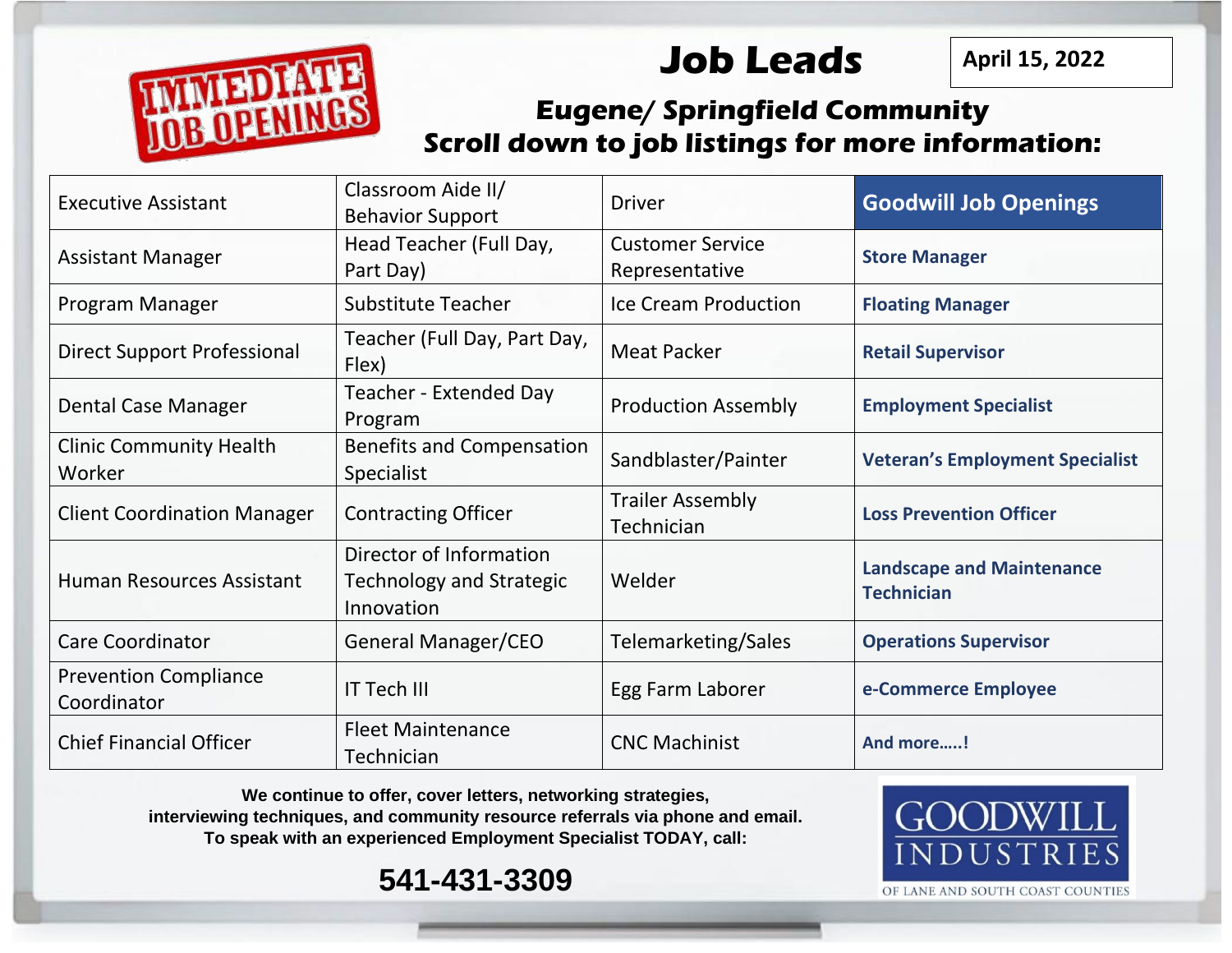| <b>DATE</b> | <b>NAME OF</b><br><b>BUSINESS</b>                  | <b>CONTACT</b><br><b>INFO</b>  | <b>PHONE</b><br><b>NUMBER</b> | <b>ADDRESS</b>                    | <b>POSITION</b>                       | <b>COMMENTS</b>                                                                                                                                                                                                                                                                           |
|-------------|----------------------------------------------------|--------------------------------|-------------------------------|-----------------------------------|---------------------------------------|-------------------------------------------------------------------------------------------------------------------------------------------------------------------------------------------------------------------------------------------------------------------------------------------|
| 4/15/2022   | Organic<br><b>Materials</b><br>Review<br>Institute | Vanessa<br>Goodyear-<br>Kaopua | (541)<br>343-7600<br>x147     | 2649 Willamette<br>Street, Eugene | Executive<br>Assistant                | To Apply:<br>jobs@omri.org                                                                                                                                                                                                                                                                |
| 4/15/2022   | Oregon<br>Supported<br>Living Program              | Amy Hight                      | (541)<br>514-7136             | 412 Pearl St.<br>Eugene           | Assistant<br>Manager                  | Must have a valid Driver's license and<br>be ab le to pass background check.<br>DSP experience preferred. To apply:<br>https://www.paycomonline.net/v4/ats/web.<br>php/jobs?clientkey=D3CD01CC4861DE18E20<br>3CBF3B7BF1747 or go to oslp.org                                              |
| 4/15/2022   | Oregon<br>Supported<br>Living Program              | Amy Hight                      | (541)<br>514-7136             | 412 Pearl St.<br>Eugene           | Program<br>Manager                    | Management experience in<br>caregiving/mental health industry preferred.<br>Must be able to pass background check.<br>\$42,640/annual salary to start. To apply:<br>https://www.paycomonline.net/v4/ats/web.<br>php/jobs?clientkey=D3CD01CC4861DE18E20<br>3CBF3B7BF1747 or go to oslp.org |
| 4/15/2022   | Oregon<br>Supported<br>Living Program              | Amy Hight                      | (541)<br>514-7136             | 412 Pearl St.<br>Eugene           | <b>Direct Support</b><br>Professional | No experience necessary. Must be able to<br>pass background check. To apply:<br>https://www.paycomonline.net/v4/ats/web.<br>php/jobs?clientkey=D3CD01CC4861DE18E20<br>3CBF3B7BF1747 or go to oslp.org                                                                                     |
| 4/15/2022   | <b>HIV Alliance</b>                                | Diana Silva                    | (541)<br>342-5088             | 1195 City View<br>St., Eugene     | <b>Dental Case</b><br>Manager         | All applicants must submit a complete Job<br>Application, Supplemental Questions, and<br>resume via the Job Portal to be considered.<br>The Job Portal can be found at<br>https://hivalliance.org/employment/open-<br>positions/                                                          |
| 4/15/2022   | <b>HIV Alliance</b>                                | Diana Silva                    | (541)<br>342-5088             | 1195 City View<br>St., Eugene     | Clinic<br>Community<br>Health Worker  | All applicants must submit a complete Job<br>Application, Supplemental Questions, and<br>resume via the Job Portal to be considered.<br>The Job Portal can be found at<br>https://hivalliance.org/employment/open-<br>positions/                                                          |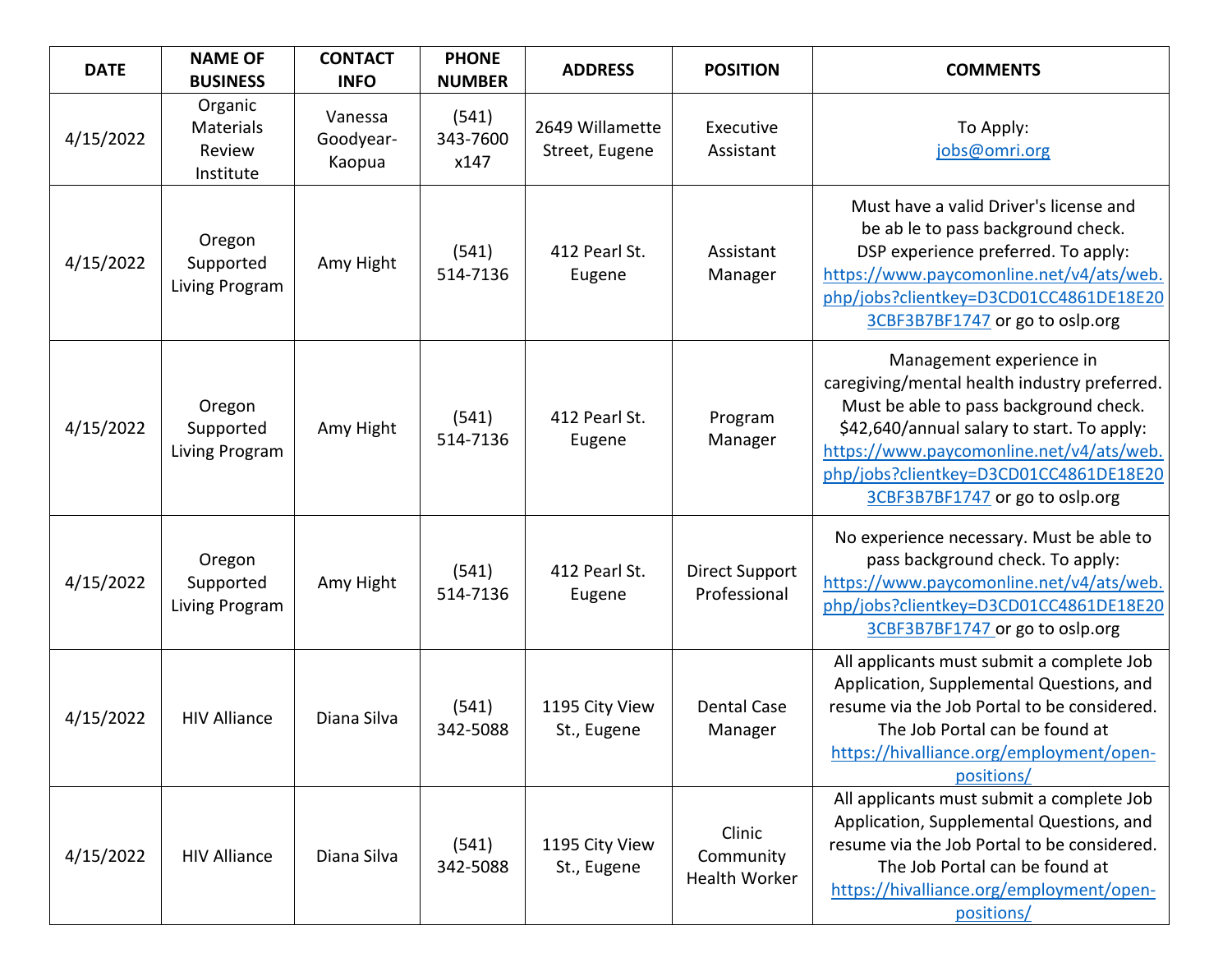| <b>DATE</b> | <b>NAME OF</b><br><b>BUSINESS</b>   | <b>CONTACT</b><br><b>INFO</b>                  | <b>PHONE</b><br><b>NUMBER</b> | <b>ADDRESS</b>                | <b>POSITION</b>                                | <b>COMMENTS</b>                                                                                                                                                                                                                  |
|-------------|-------------------------------------|------------------------------------------------|-------------------------------|-------------------------------|------------------------------------------------|----------------------------------------------------------------------------------------------------------------------------------------------------------------------------------------------------------------------------------|
| 4/15/2022   | <b>HIV Alliance</b>                 | Diana Silva                                    | (541)<br>342-5088             | 1195 City View<br>St., Eugene | Client<br>Coordination<br>Manager              | All applicants must submit a complete Job<br>Application, Supplemental Questions, and<br>resume via the Job Portal to be considered.<br>The Job Portal can be found at<br>https://hivalliance.org/employment/open-<br>positions/ |
| 4/15/2022   | <b>HIV Alliance</b>                 | Diana Silva                                    | (541)<br>342-5088             | 1195 City View<br>St., Eugene | Human<br>Resources<br>Assistant                | All applicants must submit a complete Job<br>Application, Supplemental Questions, and<br>resume via the Job Portal to be considered.<br>The Job Portal can be found at<br>https://hivalliance.org/employment/open-<br>positions/ |
| 4/15/2022   | <b>HIV Alliance</b>                 | Diana Silva                                    | (541)<br>342-5088             | 1195 City View<br>St., Eugene | Care<br>Coordinator                            | All applicants must submit a complete Job<br>Application, Supplemental Questions, and<br>resume via the Job Portal to be considered.<br>The Job Portal can be found at<br>https://hivalliance.org/employment/open-<br>positions/ |
| 4/15/2022   | <b>HIV Alliance</b>                 | Diana Silva                                    | (541)<br>342-5088             | 1195 City View<br>St., Eugene | Prevention<br>Compliance<br>Coordinator        | All applicants must submit a complete Job<br>Application, Supplemental Questions, and<br>resume via the Job Portal to be considered.<br>The Job Portal can be found at<br>https://hivalliance.org/employment/open-<br>positions/ |
| 4/15/2022   | <b>Head Start of</b><br>Lane County | <b>Blanca Flores,</b><br>bflores@hsolc<br>.org | (541)<br>603-6222             | 221 B Street,<br>Springfield  | <b>Chief Financial</b><br>Officer              | To apply, visit:<br>https://www.hsolc.org/jobs/job-openings/                                                                                                                                                                     |
| 4/15/2022   | Head Start of<br>Lane County        | <b>Blanca Flores,</b><br>bflores@hsolc<br>.org | (541)<br>603-6222             | Lane County                   | Classroom Aide<br>II/ Behavior<br>Support      | To apply, visit:<br>https://www.hsolc.org/jobs/job-openings/                                                                                                                                                                     |
| 4/15/2022   | Head Start of<br>Lane County        | <b>Blanca Flores,</b><br>bflores@hsolc<br>.org | (541)<br>603-6222             | Lane County                   | Early Head Start<br>Regional<br>Assistant      | To apply, visit:<br>https://www.hsolc.org/jobs/job-openings/                                                                                                                                                                     |
| 4/15/2022   | Head Start of<br>Lane County        | <b>Blanca Flores,</b><br>bflores@hsolc<br>.org | (541)<br>603-6222             | Lane County                   | <b>Head Teacher</b><br>(Full Day, Part<br>Day) | To apply, visit:<br>https://www.hsolc.org/jobs/job-openings/                                                                                                                                                                     |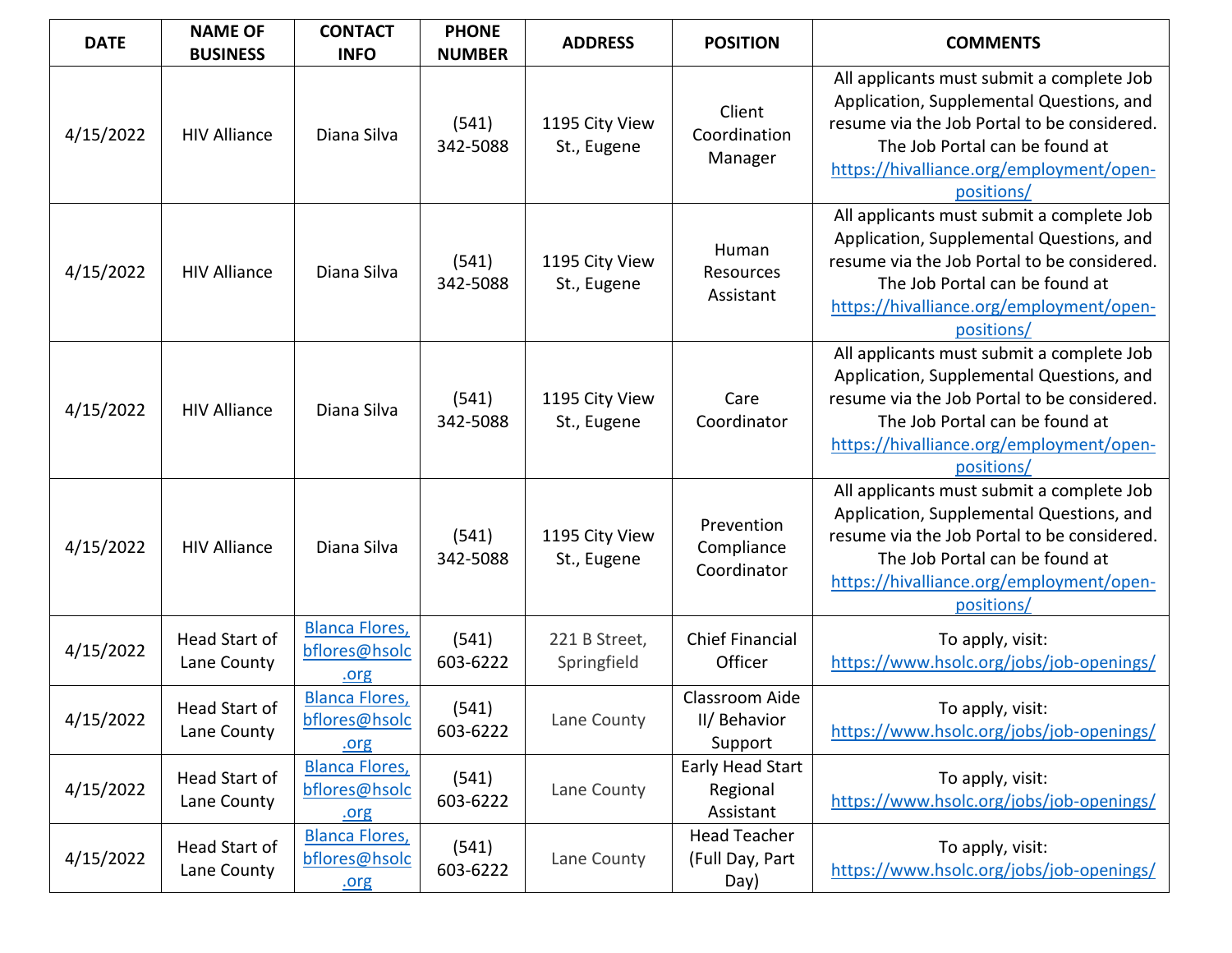| <b>DATE</b> | <b>NAME OF</b><br><b>BUSINESS</b> | <b>CONTACT</b><br><b>INFO</b>                  | <b>PHONE</b><br><b>NUMBER</b> | <b>ADDRESS</b>                   | <b>POSITION</b>                                                         | <b>COMMENTS</b>                                                                |
|-------------|-----------------------------------|------------------------------------------------|-------------------------------|----------------------------------|-------------------------------------------------------------------------|--------------------------------------------------------------------------------|
| 4/15/2022   | Head Start of<br>Lane County      | <b>Blanca Flores,</b><br>bflores@hsolc<br>.org | (541)<br>603-6222             | Lane County                      | Substitute<br>Teacher                                                   | To apply, visit:<br>https://www.hsolc.org/jobs/job-openings/                   |
| 4/15/2022   | Head Start of<br>Lane County      | <b>Blanca Flores,</b><br>bflores@hsolc<br>.org | (541)<br>603-6222             | Lane County                      | Teacher (Full<br>Day, Part Day,<br>Flex)                                | To apply, visit:<br>https://www.hsolc.org/jobs/job-openings/                   |
| 4/15/2022   | Head Start of<br>Lane County      | <b>Blanca Flores,</b><br>bflores@hsolc<br>.org | (541)<br>603-6222             | Lane County                      | Teacher -<br><b>Extended Day</b><br>Program                             | To apply, visit:<br>https://www.hsolc.org/jobs/job-openings/                   |
| 4/15/2022   | Lane Transit<br><b>District</b>   |                                                | (541)<br>687-5555             | 3500 East 17th<br>Avenue, Eugene | Benefits and<br>Compensation<br>Specialist                              | To apply, visit:<br>https://ltdjobs.applicantpool.com/jobs/6976<br>33.html     |
| 4/15/2022   | Lane Transit<br>District          |                                                | (541)<br>687-5555             | 3500 East 17th<br>Avenue, Eugene | Contracting<br>Officer                                                  | To apply, visit:<br>https://ltdjobs.applicantpool.com/jobs/7571<br>08.html     |
| 4/15/2022   | Lane Transit<br><b>District</b>   |                                                | (541)<br>687-5555             | 3500 East 17th<br>Avenue, Eugene | Director of<br>Information<br>Technology and<br>Strategic<br>Innovation | To apply, visit:<br>https://ltdjobs.applicantpool.com/jobs/7636<br>80.html     |
| 4/15/2022   | Lane Transit<br><b>District</b>   |                                                | (541)<br>687-5555             | 3500 East 17th<br>Avenue, Eugene | General<br>Manager/CEO                                                  | To apply, visit:<br>https://ltdjobs.applicantpool.com/jobs/7544<br>44.html     |
| 4/15/2022   | Lane Transit<br><b>District</b>   |                                                | (541)<br>687-5555             | 3500 East 17th<br>Avenue, Eugene | IT Tech III                                                             | To apply, visit:<br>https://ltdjobs.applicantpool.com/jobs/7544<br>24.html     |
| 4/15/2022   | MTM, Inc                          | talent@<br>mtm-inc.net                         |                               | 240 Garfield St,<br>Eugene       | Fleet<br>Maintenance<br>Technician                                      | To apply, visit:<br>https://app.largely.com/v/U9fI8TEYE9IISdh1<br>5mhbW        |
| 4/15/2022   | MTM, Inc                          | talent@<br>mtm-inc.net                         |                               | 240 Garfield St,<br>Eugene       | Utility                                                                 | To apply, visit:<br>https://app.largely.com/v/laoAYPje7qHHWn<br>uPM73Dz        |
| 4/15/2022   | MTM, Inc                          | talent@<br>mtm-inc.net                         |                               | 240 Garfield St,<br>Eugene       | <b>Driver</b>                                                           | To apply, visit:<br>https://app.largely.com/v/zmJZgkmIxYFnGfo<br><b>KIVvZz</b> |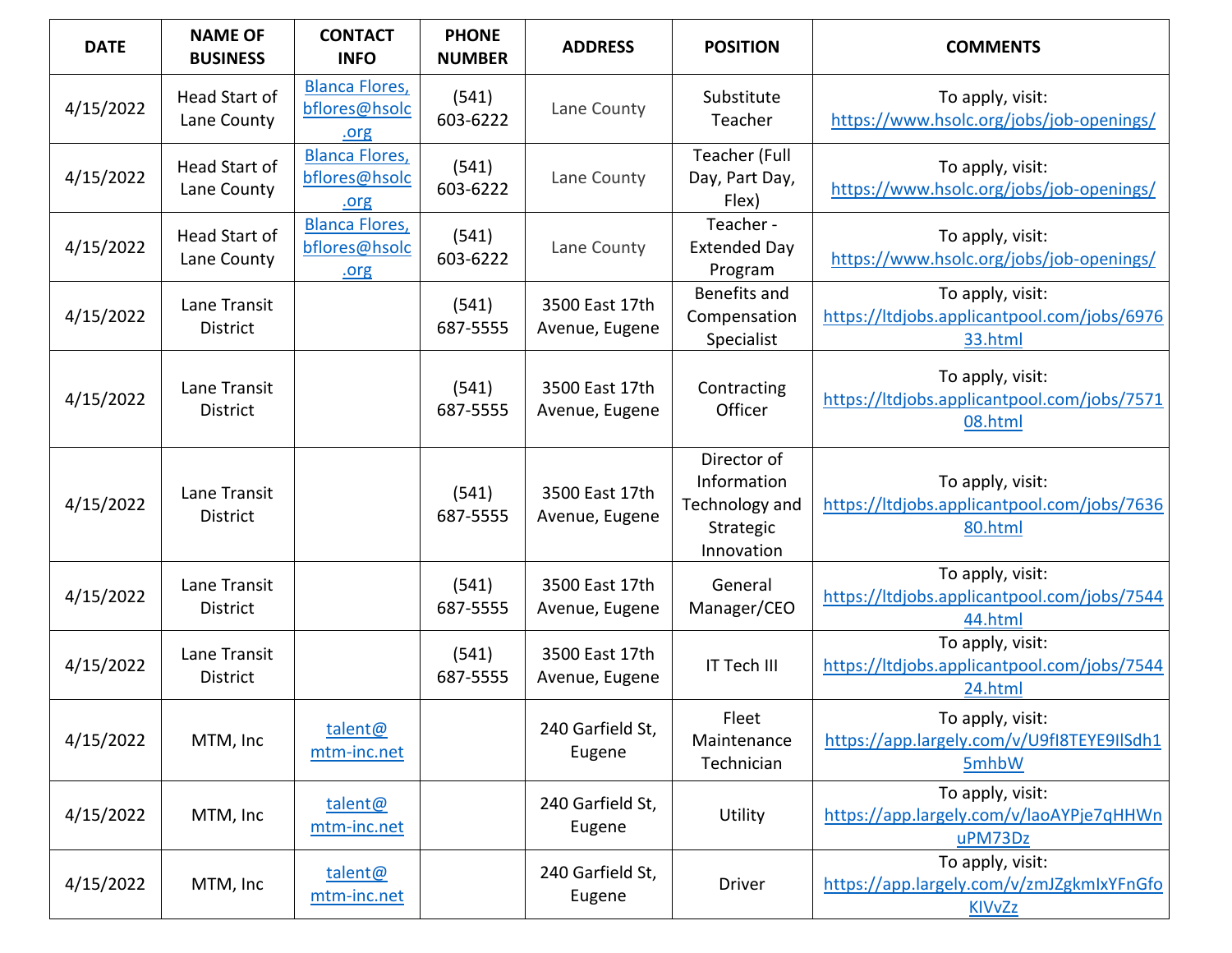| <b>DATE</b> | <b>NAME OF</b><br><b>BUSINESS</b>          | <b>CONTACT</b><br><b>INFO</b> | <b>PHONE</b><br><b>NUMBER</b> | <b>ADDRESS</b>               | <b>POSITION</b>                        | <b>COMMENTS</b>                                                                                                                                                |
|-------------|--------------------------------------------|-------------------------------|-------------------------------|------------------------------|----------------------------------------|----------------------------------------------------------------------------------------------------------------------------------------------------------------|
| 4/15/2022   | MTM, Inc                                   | talent@<br>mtm-inc.net        |                               | Lane County                  | Customer<br>Service<br>Representative  | To apply, visit:<br>https://app.largely.com/v/tk2r9hKi3VFme 8<br>owxZQz                                                                                        |
| 4/7/2022    | All Star Labor<br>& Staffing               | Camisha Cole                  | (541)<br>228-9751             | 1900 B W 7th<br>Ave, Eugene  | Ice Cream<br>Production                | To apply, visit:<br>allstarlabor.com                                                                                                                           |
| 4/7/2022    | All Star Labor<br>& Staffing               | Camisha Cole                  | (541)<br>228-9751             | 1900 B W 7th<br>Ave, Eugene  | <b>Meat Packer</b>                     | To apply, visit:<br>allstarlabor.com                                                                                                                           |
| 4/7/2022    | Northwest<br>Industrial<br>Staffing        | LeaAnn<br>Lemmon              | (541)<br>636-3519             | 705 Wilson<br>Street, Eugene | Production<br>Assembly                 | To apply:<br>Send resume to leaanne@nwstaff.com or<br>upload your resume at www.nwstaff.com                                                                    |
| 4/7/2022    | Northwest<br>Industrial<br><b>Staffing</b> | LeaAnn<br>Lemmon              | (541)<br>636-3519             | 705 Wilson<br>Street, Eugene | Sandblaster/Pai<br>nter                | To apply:<br>Send resume to leaanne@nwstaff.com or<br>upload your resume at www.nwstaff.com                                                                    |
| 4/7/2022    | Northwest<br>Industrial<br><b>Staffing</b> | LeaAnn<br>Lemmon              | (541)<br>636-3519             | 705 Wilson<br>Street, Eugene | Trailer<br>Assembly<br>Technician      | To apply:<br>Send resume to leaanne@nwstaff.com or<br>upload your resume at www.nwstaff.com                                                                    |
| 4/7/2022    | Northwest<br>Industrial<br>Staffing        | LeaAnn<br>Lemmon              | (541)<br>636-3519             | 705 Wilson<br>Street, Eugene | Welder                                 | To apply:<br>Send resume to leaanne@nwstaff.com or<br>upload your resume at www.nwstaff.com                                                                    |
| 4/7/2022    | All Star Labor<br>& Staffing               | Camisha Cole                  | (541)<br>228-9751             | 1900 B W 7th<br>Ave, Eugene  | Telemarketing/<br>Sales                | To apply:<br>allstarlabor.com                                                                                                                                  |
| 4/7/2022    | All Star Labor<br>& Staffing               | Camisha Cole                  | (541)<br>228-9751             | 1900 B W 7th<br>Ave, Eugene  | Egg Farm<br>Laborer                    | To apply:<br>allstarlabor.com                                                                                                                                  |
| 4/7/2022    | Northwest<br>Industrial<br><b>Staffing</b> | LeaAnn<br>Lemmon              | (541)<br>636-3519             | 705 Wilson<br>Street, Eugene | <b>CNC Machinist</b>                   | To apply: Send resume to<br>leaanne@nwstaff.com or upload your<br>resume at www.nwstaff.com                                                                    |
| 4/1/2022    | Lane<br>Community<br><b>Health Council</b> | www.lchealth<br>council.org/  | (458)<br>240-7152             | 2222 Coburg Rd,<br>Eugene    | Community<br>Health Program<br>Manager | To Apply:<br>Submit resume with cover letter to:<br>lanecommunityhealthcouncil@gmail.com<br>Application review begins:<br>April 18th, 2022; open until filled. |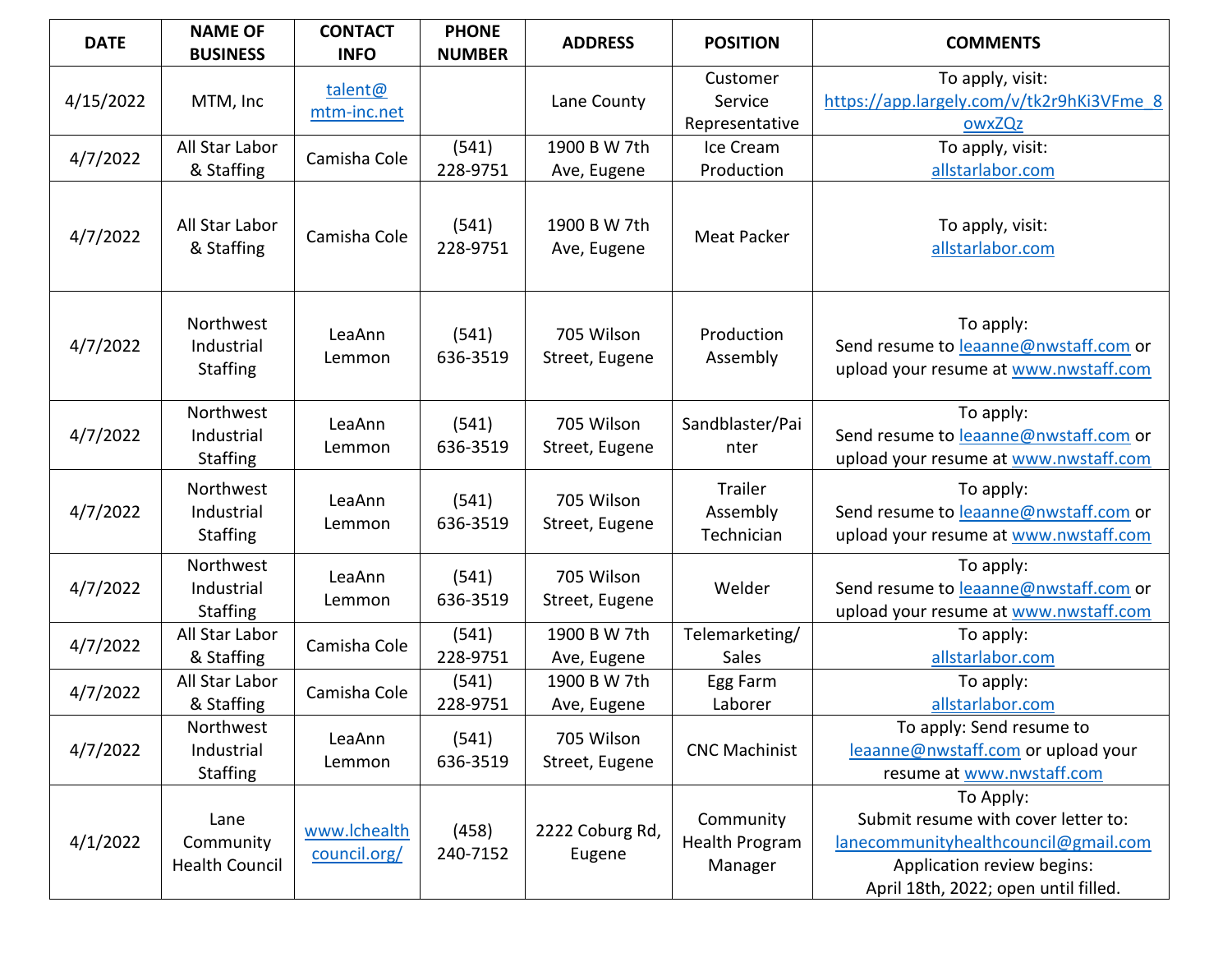| <b>DATE</b> | <b>NAME OF</b><br><b>BUSINESS</b> | <b>CONTACT</b><br><b>INFO</b> | <b>PHONE</b><br><b>NUMBER</b> | <b>ADDRESS</b>                | <b>POSITION</b>                                                 | <b>COMMENTS</b>                                  |
|-------------|-----------------------------------|-------------------------------|-------------------------------|-------------------------------|-----------------------------------------------------------------|--------------------------------------------------|
| 4/1/2022    | 7-ELEVEN                          |                               | (541)<br>343-5465             | 590 E Broadway,<br>Eugene     | Store Employee                                                  | To apply, visit:<br>https://careers.7-eleven.com |
| 4/1/2022    | 7-ELEVEN                          |                               | (541)<br>206-7866             | 296 13th Ave E,<br>Eugene     | Store Employee                                                  | To apply, visit:<br>https://careers.7-eleven.com |
| 4/1/2022    | 7-ELEVEN                          |                               | (541)<br>485-5694             | 1316 Alder St,<br>Eugene      | Store Employee                                                  | To apply, visit:<br>https://careers.7-eleven.com |
| 4/1/2022    | 7-ELEVEN                          |                               |                               | Eugene                        | <b>Store Leader</b><br>(Manager)                                | To apply, visit:<br>https://careers.7-eleven.com |
| 4/1/2022    | 7-ELEVEN                          |                               | (541)<br>485-0664             | 588 W 7th Ave,<br>Eugene      | <b>Assistant Store</b><br>Leader                                | To apply, visit:<br>https://careers.7-eleven.com |
| 4/1/2022    | 7-ELEVEN                          |                               | (541)<br>485-0664             | 588 W 7th Ave,<br>Eugene      | Sales Associate                                                 | To apply, visit:<br>https://careers.7-eleven.com |
| 4/1/2022    | 7-ELEVEN                          |                               | (541)<br>343-1342             | 951 W 6th St,<br>Eugene       | Store Employee                                                  | To apply, visit:<br>https://careers.7-eleven.com |
| 4/1/2022    | 7-ELEVEN                          |                               | (541)<br>683-4711             | 445 Coburg Rd,<br>Eugene      | Store Employee                                                  | To apply, visit:<br>https://careers.7-eleven.com |
| 4/1/2022    | 7-ELEVEN                          |                               | (541)<br>683-1724             | 1690 W 18th<br>Ave, Eugene    | Store Employee                                                  | To apply, visit:<br>https://careers.7-eleven.com |
| 4/1/2022    | 7-ELEVEN                          |                               | (541)<br>485-0664             | 2895 Willamette<br>St, Eugene | Store Employee                                                  | To apply, visit:<br>https://careers.7-eleven.com |
| 4/1/2022    | AutoZone                          |                               |                               | 2395 West 11th<br>Ave, Eugene | Manager<br><b>Trainee</b>                                       | To apply, visit:<br>careers.autozone.com         |
| 4/1/2022    | AutoZone                          |                               |                               | 2395 West 11th<br>Ave, Eugene | <b>Auto Parts</b><br><b>Delivery Driver</b><br>Full & Part time | To apply, visit:<br>careers.autozone.com         |
| 4/1/2022    | AutoZone                          |                               |                               | 2395 West 11th<br>Ave, Eugene | <b>Retail Sales</b><br>Associate                                | To apply, visit:<br>careers.autozone.com         |
| 4/1/2022    | AutoZone                          |                               |                               | 2395 West 11th<br>Ave, Eugene | Commercial<br>Sales Manager                                     | To apply, visit:<br>careers.autozone.com         |
| 4/1/2022    | AutoZone                          |                               |                               | 2395 West 11th<br>Ave, Eugene | <b>Shift Supervisor</b>                                         | To apply, visit:<br>careers.autozone.com         |
| 4/1/2022    | AutoZone                          |                               |                               | 2395 West 11th<br>Ave, Eugene | <b>Senior Retail</b><br>Sales Associate                         | To apply, visit:<br>careers.autozone.com         |
| 4/1/2022    | AutoZone                          |                               |                               | 2075 River Road,<br>Eugene    | Manager<br><b>Trainee</b>                                       | To apply, visit:<br>careers.autozone.com         |